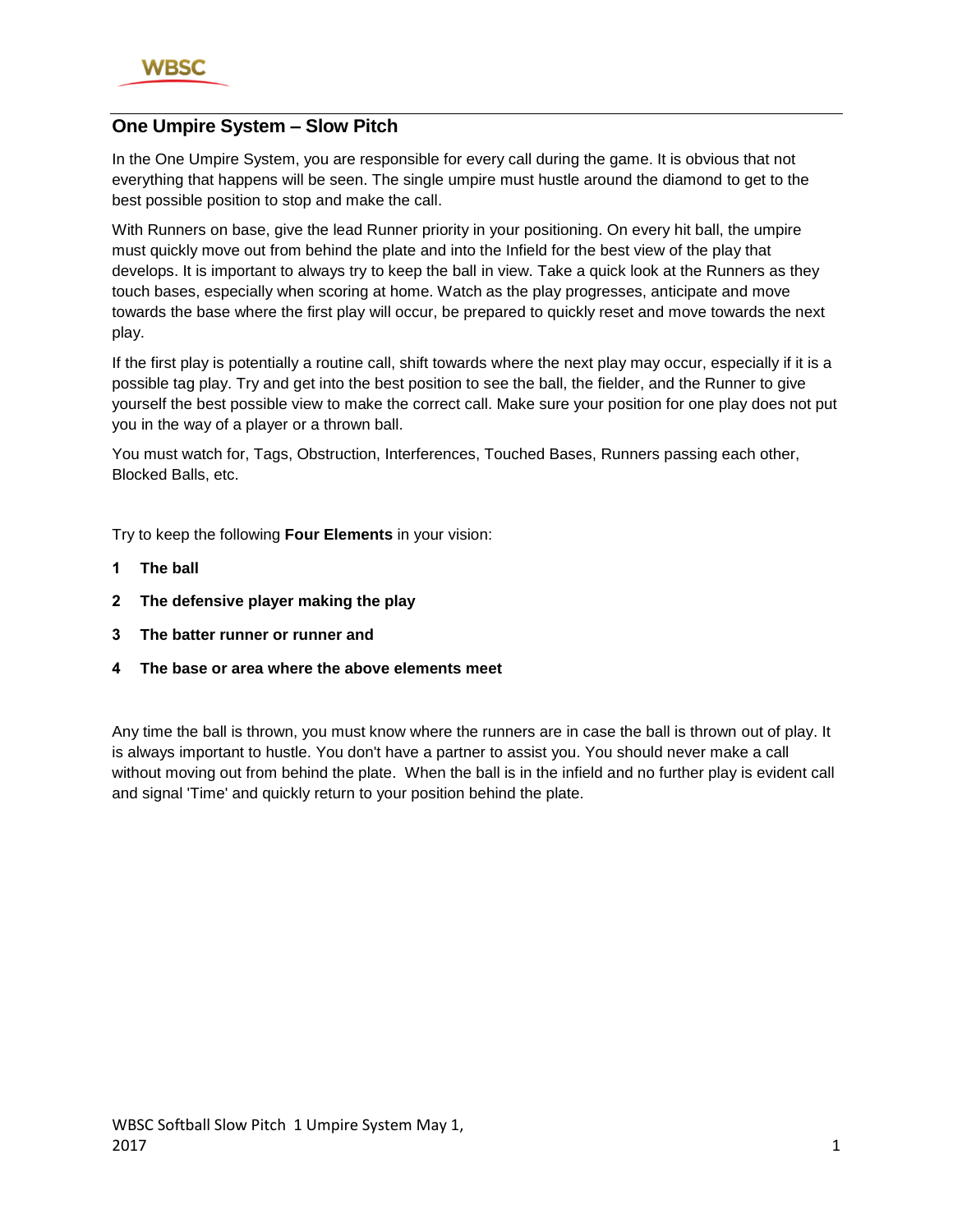

### **Conventions**

The conventions used to describe the situations in this manual are:

- 1. The plate umpire is referred to as 'Plate' or 'P'
- 2. Runners at 1st, 2nd and 3rd bases are indicated with 'R'
- 3. Movement of the umpire is Movement of the ball is
- $\frac{1}{2} \left( \frac{1}{2} \right) \left( \frac{1}{2} \right) \left( \frac{1}{2} \right) \left( \frac{1}{2} \right) \left( \frac{1}{2} \right) \left( \frac{1}{2} \right) \left( \frac{1}{2} \right) \left( \frac{1}{2} \right) \left( \frac{1}{2} \right) \left( \frac{1}{2} \right) \left( \frac{1}{2} \right) \left( \frac{1}{2} \right) \left( \frac{1}{2} \right) \left( \frac{1}{2} \right) \left( \frac{1}{2} \right) \left( \frac{1}{2} \right) \left( \frac$
- 4. Icons used in this manual:

| Plate Umpire | Runner | Fielder |
|--------------|--------|---------|

#### **Plate Umpire Starting Position**

In all cases, the plate umpire's starting position and actions are as follows:

- $\triangleright$  Sweeps the home plate and checks that the field is clear and ready for play.
- $\triangleright$  Should take up a position in the slot between the batter and the catcher.
- > After each pitch, you should call Ball or Strike, give signals as required and then relax, while maintaining good general awareness.
- $\triangleright$  Also responsible for calling:
	- Illegal Pitches
	- Fair/Foul Balls
	- Batting infractions
	- Safes and Outs
- $\triangleright$  On every hit exit from behind the catcher via the left (even on a left handed batter) and rotate to your position.
- $\triangleright$  If the ball is close to the foul line, move to the line and straddle the line to make the fair/foul call.

Plate movement following a batted ball will be explained for each case. Movements shown are examples of possible movements and are meant to be guidelines. Umpire movements should always be dictated by the principle of keeping the four elements in front of you.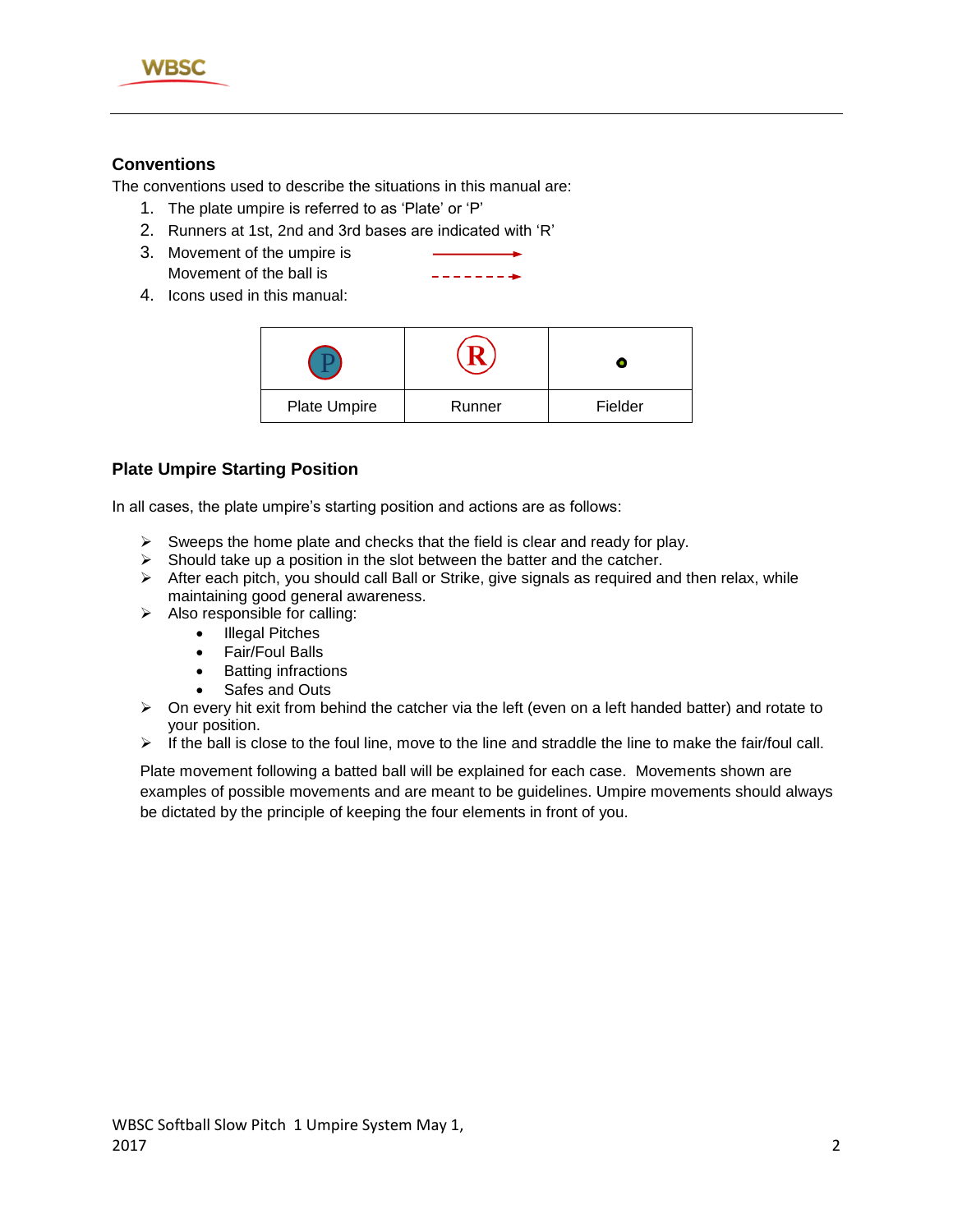# **Starting Position**



#### **Plate umpire**

- $\triangleright$  Move to a position on the side of the team coming off the field
- $\triangleright$  Hustle the teams on and off the field
- $\geq$  Stand approximately one third from home plate toward first base in one half inning and third base in the other half inning
- $\triangleright$  Stand about 30cm (1 foot) in Foul Territory off the line
- $\triangleright$  Stand facing the diamond with your hands relaxed at your sides
- $\triangleright$  Observe the Warm-Up Pitches (three allowed for each pitcher in the first innings and with each new pitcher. Then three warm up pitches are allowed at the start of each inning after the first)
- $\geq$  Let the Catcher know when the second to last Warm-Up Pitch has been thrown, then say 'one more Catcher'
- $\triangleright$  Replenish extra ball supply
- $\triangleright$  Sweep the plate and then assume a position behind the Catcher after the Warm-Up Pitches
- $\geq$  During the first half inning and when there is a change of pitchers, you may wish to observe the Warm-Ups after making the Line-up changes and announcing them to the Official Scorer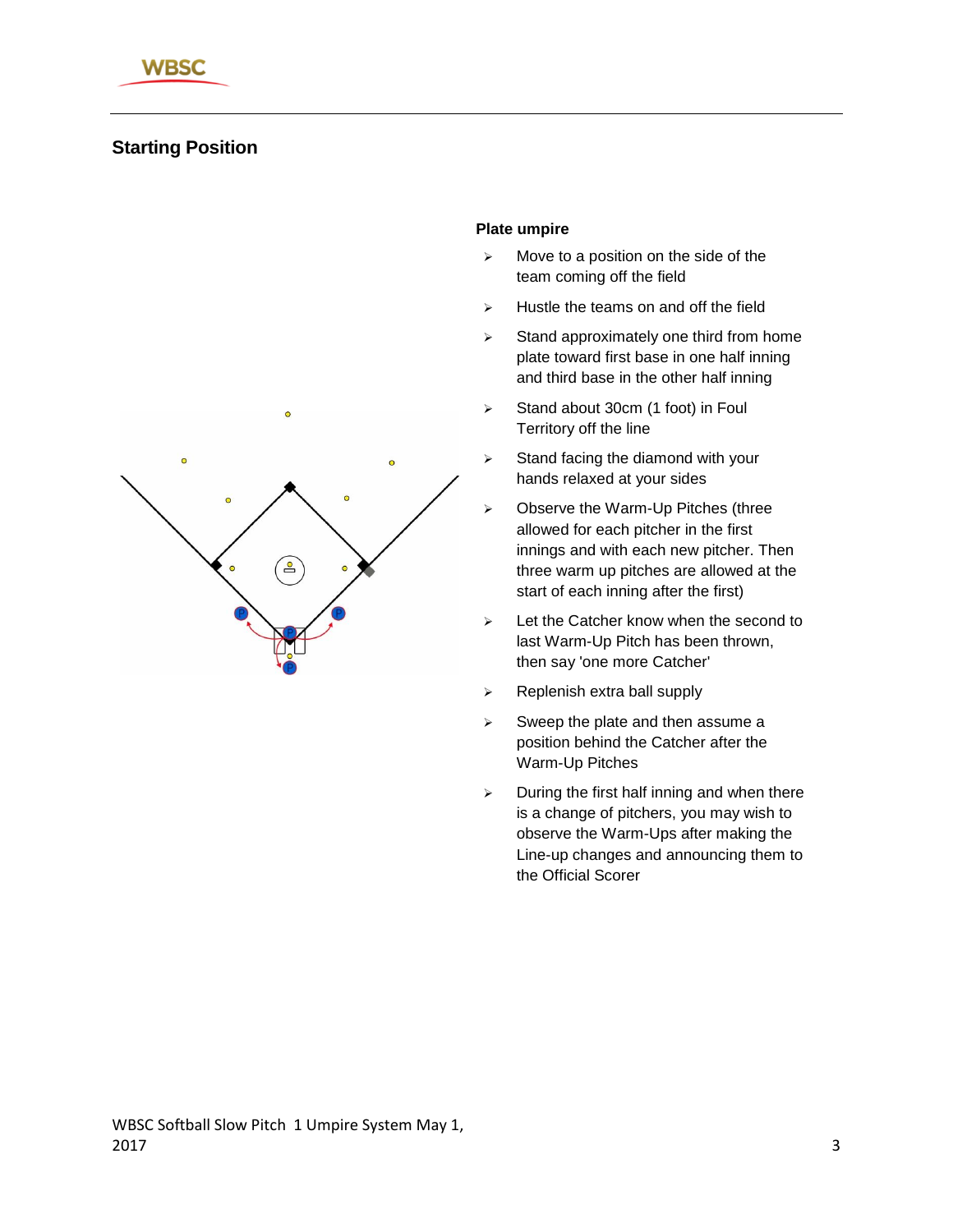

# **No Runners on Base**





#### **Starting position**

- $\triangleright$  Take a position in the slot behind the Catcher as described in the Plate Umpire **Mechanics**
- $\triangleright$  On every hit, move out in front of home plate

#### **Ball hit to the infield**

- $\triangleright$  Hustle out in front of the home plate towards the pitcher
- $\triangleright$  If the ball is hit near the Foul Line, stay close to the line to call Fair/Foul
- $\triangleright$  Keep your eyes on the ball
- $\geq$  Let the ball turn you into the play
- > Observe the Batter Runner (BR) down the 1st base line
- ▶ Stop... Wait... Call and Signal
- $\triangleright$  With the ball in the infield, you should call and signal 'Time' when all play has ceased

- $\triangleright$  Hustle out in front of the home plate and move towards the pitcher's area
- $\triangleright$  If the ball is hit near the Foul Line, stay close to the line to call Fair/Foul
- $\triangleright$  Keep your eyes on the ball
- > Judge Catch/No Catch
- $\triangleright$  Move quickly towards the base where the play will be made
- $\geq$  You should call and signal 'Time' when the ball returns to the Infield and all play has ceased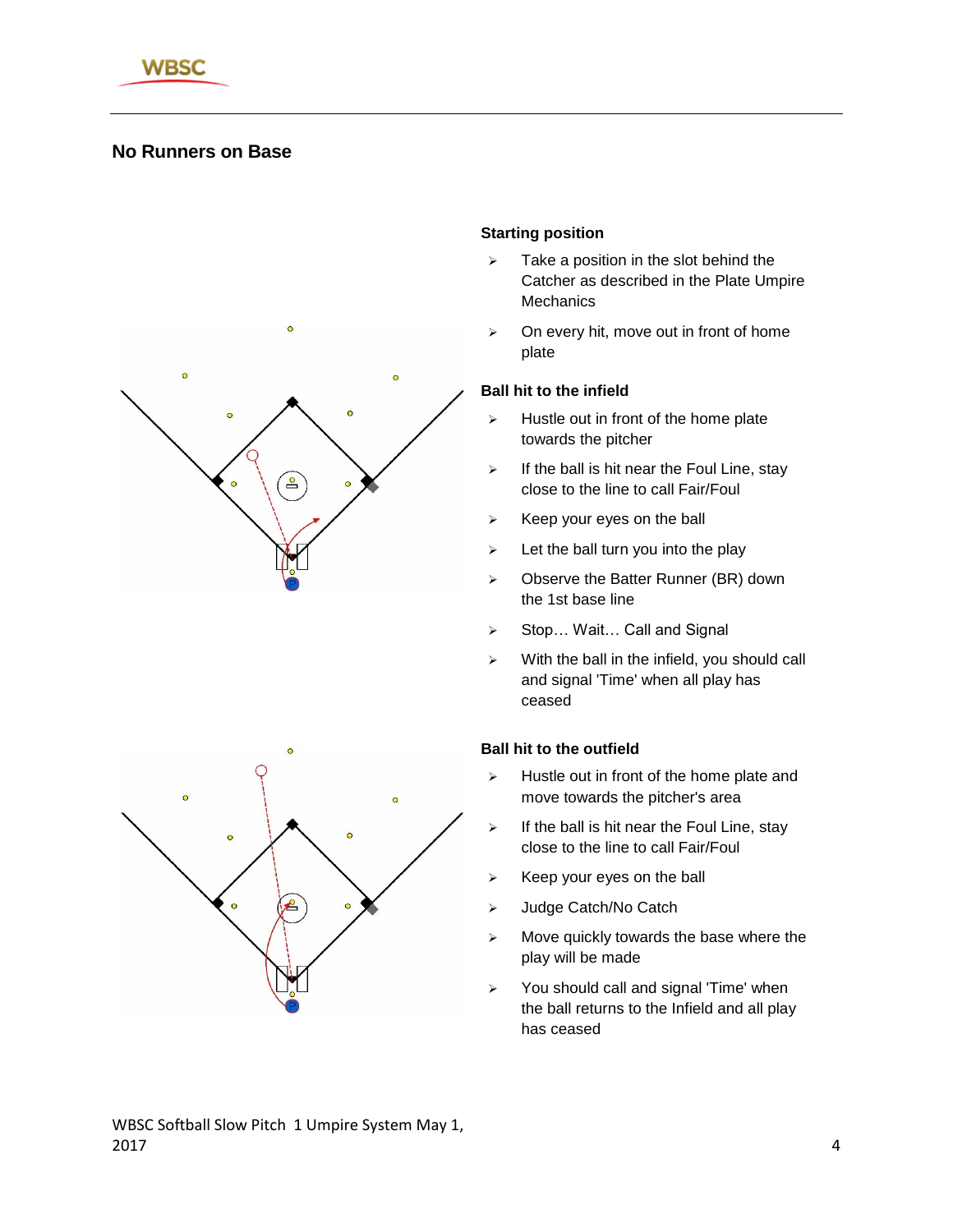

# **Runner at First Base**





## **Starting position**

- $\triangleright$  Take a position in the slot behind the Catcher as described in the Plate Umpire **Mechanics**
- $\triangleright$  On every hit, move out in front of home plate

#### **Ball hit in the infield**

- $\triangleright$  Hustle out in front of the home plate and move towards the pitcher's area
- $\triangleright$  If the ball is hit near the Foul Line, stay close to the line to call Fair/Foul
- $\triangleright$  Keep your eyes on the ball
- $\geq$  Let the ball turn you into the play
- $\geq$  Observe the BR down the 1st base line
- ▶ Stop ... Wait ... Call and Signal
- $\triangleright$  With the ball in the infield, you may call and signal 'Time' when all play has ceased

#### **Ball hit to the outfield**

- $\triangleright$  Hustle out in front of the home plate and move towards the pitcher's area
- $\triangleright$  If the ball is hit near the Foul Line, stay close to the line to call Fair/Foul
- $\triangleright$  Keep your eyes on the ball
- > Judge Catch/No Catch
- $\triangleright$  Move quickly towards the base where the play will be made
- $\geq$  You may call and signal 'Time' when the ball returns to the infield and all play has ceased

#### WBSC Softball Slow Pitch 1 Umpire System May 1,  $2017$  5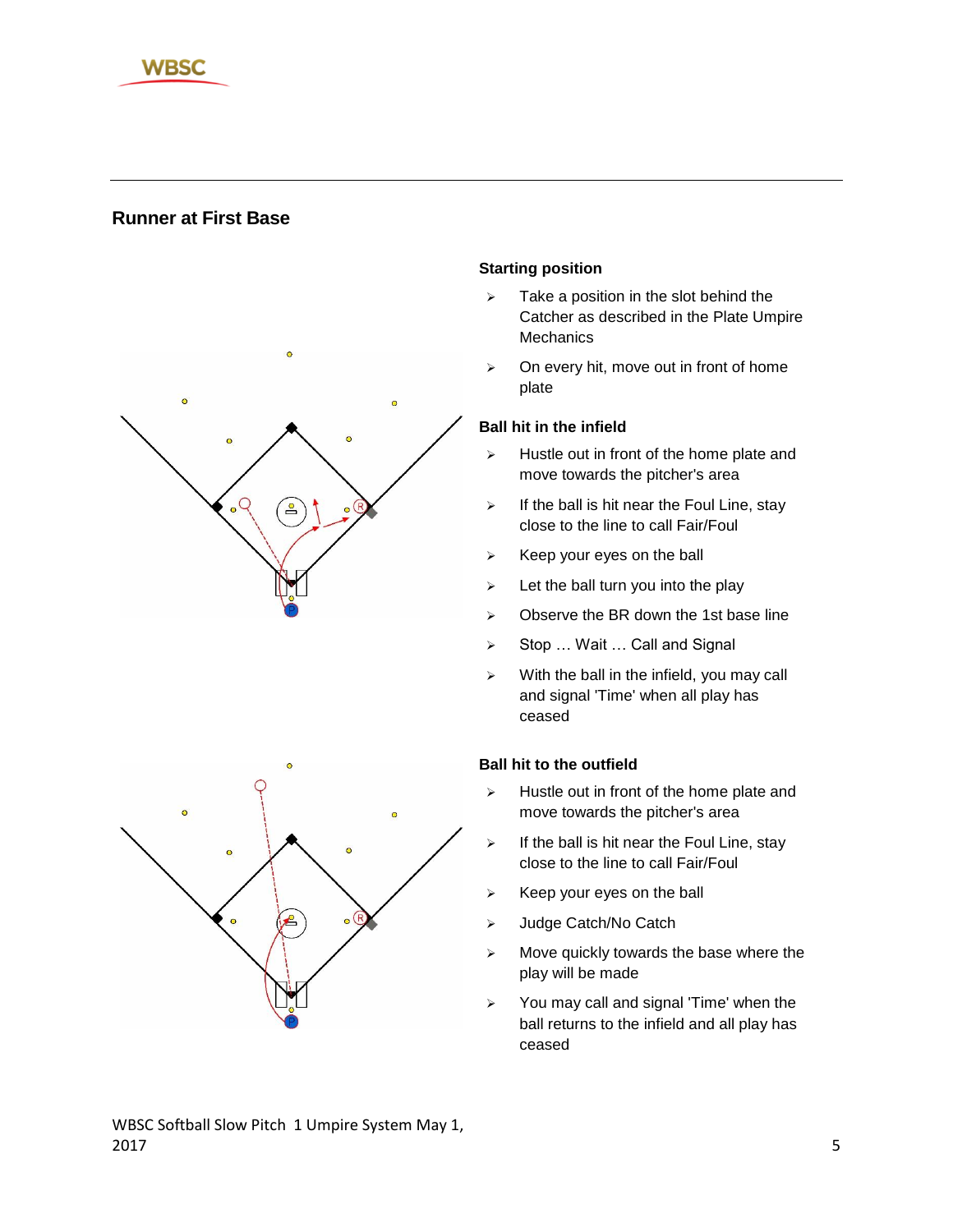

# **Runner at Second Base**





#### **Starting position**

- $\triangleright$  Take a position in the slot behind the Catcher as described in the Plate Umpire **Mechanics**
- $\geq$  On every hit, move out in front of home plate

#### **Ball hit in the infield**

- $\triangleright$  Hustle out in front of the home plate towards the pitcher
- $\triangleright$  If the ball is hit near the Foul Line, stay close to the line to call Fair/Foul
- $\triangleright$  Keep your eyes on the ball
- $\geq$  Let the ball turn you into the play
- $\triangleright$  Observe the BR down the 1st base line
- ▶ Stop... Wait... Call and Signal
- $\triangleright$  With the ball in the infield, you should call and signal 'Time' when all play has ceased

- $\triangleright$  Hustle out in front of the home plate and move towards the pitcher's area
- $\triangleright$  If the ball is hit near the Foul Line, stay close to the line to call Fair/Foul
- $\triangleright$  Keep your eyes on the ball
- > Judge Catch/No Catch
- $\triangleright$  Move quickly towards the base where the play will be made
- $\geq$  You should call and signal 'Time' when the ball returns to the Infield and all play has ceased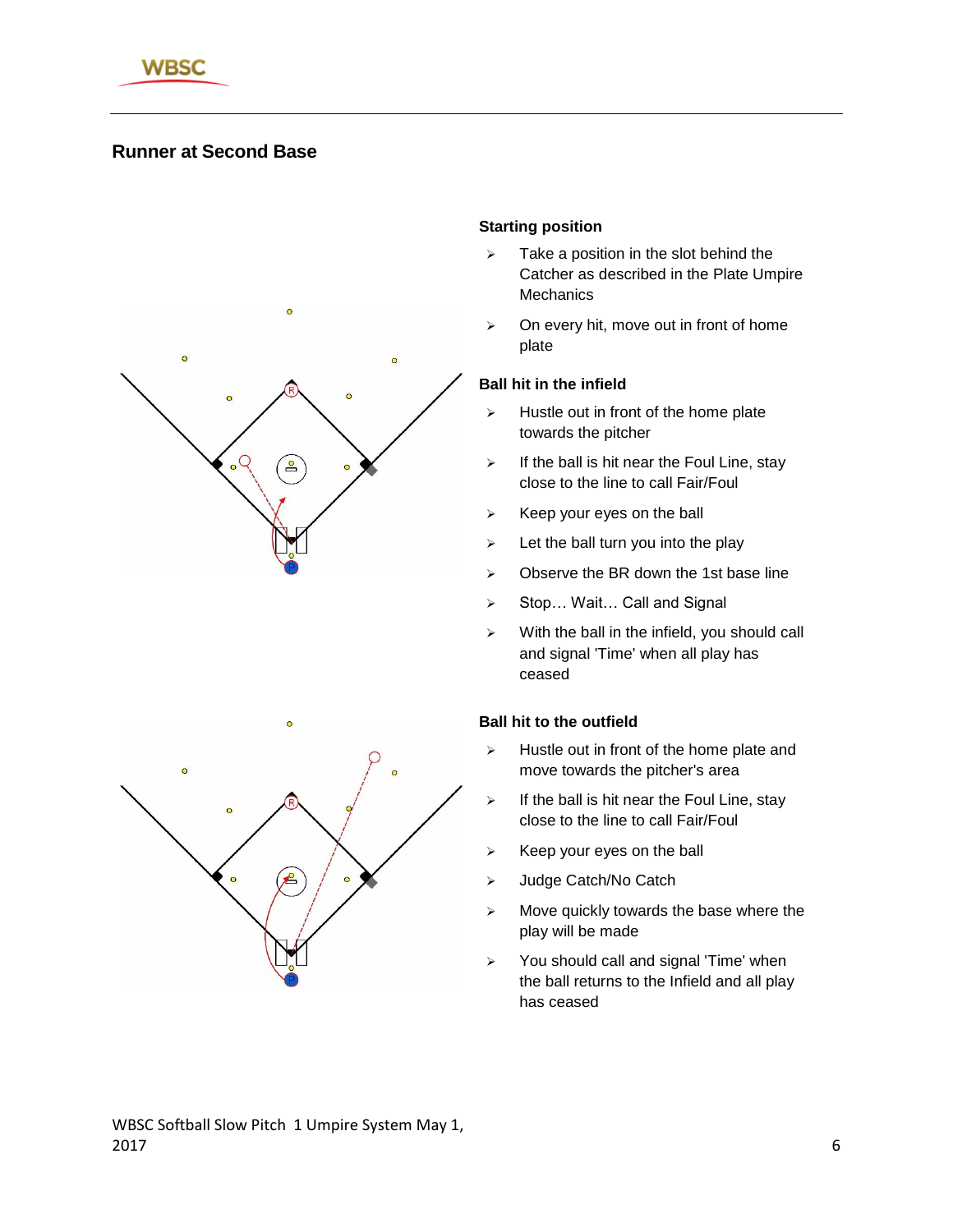

# **Runner at Third Base**



#### **Starting position**

 $\triangleright$  Take a position in the slot behind the Catcher as described in the Plate Umpire **Mechanics** 

#### **Ball hit in the infield**

- > Move into Foul Ball Territory toward third base
- $\triangleright$  If the ball is hit near the Foul Line, stay close to the line to call Fair/Foul
- $\triangleright$  Keep your eyes on the ball
- $\geq$  Let the ball turn you into the play
- $\triangleright$  Observe the BR down the 1st base line
- ▶ Stop... Wait... Call and Signal
- $\triangleright$  With the ball in the infield, you should call and signal 'Time' when all play has ceased



- $\triangleright$  Move into Foul Ball Territory toward third base
- $\triangleright$  If the ball is hit near the Foul Line, stay close to the line to call Fair/Foul
- $\triangleright$  Keep your eyes on the ball
- > Judge Catch/No Catch
- $\triangleright$  Move quickly towards the base where the play will be made
- You should call and signal 'Time' when the ball returns to the Infield and all play has ceased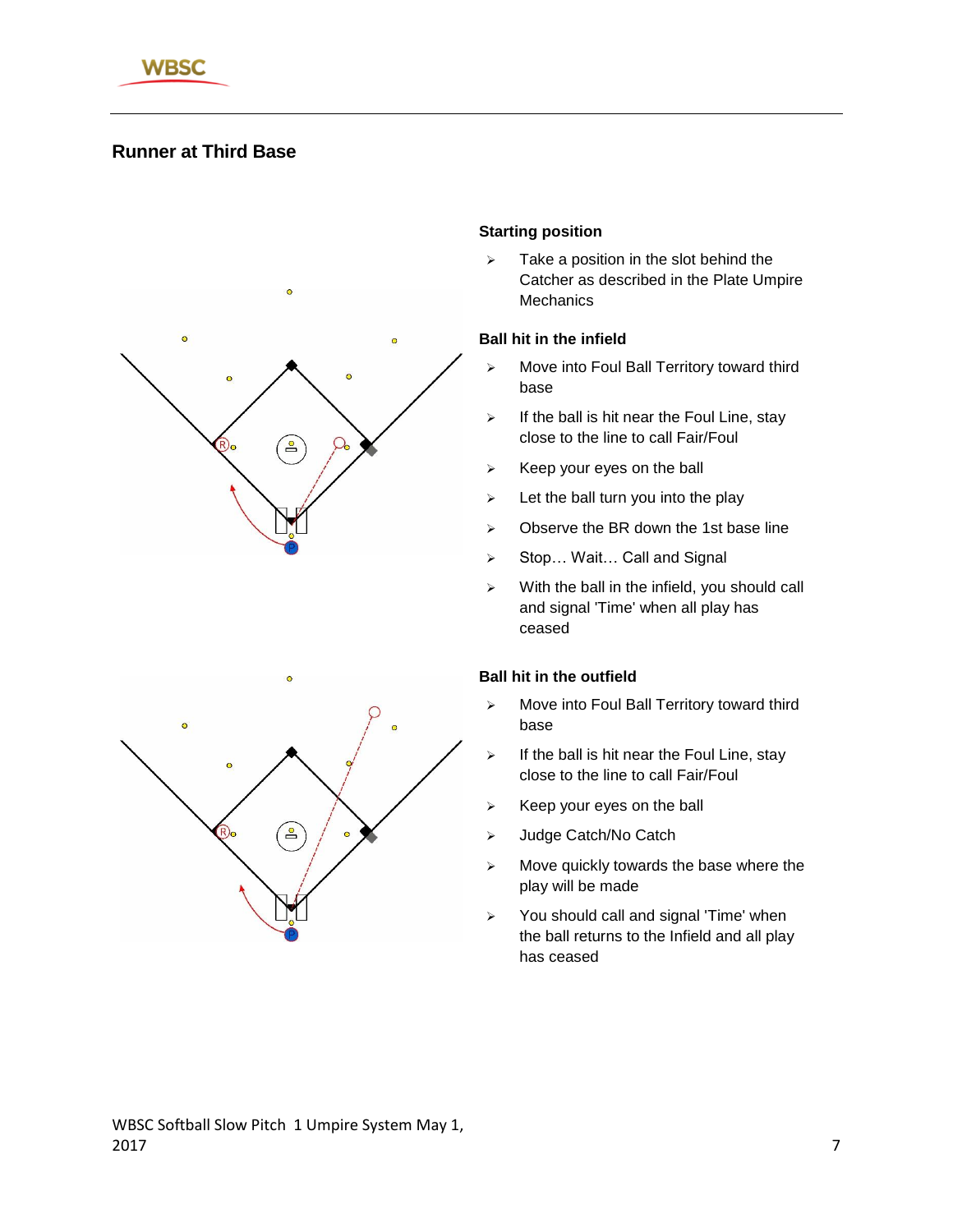

# **Runners at First & Second Base**



#### **Starting position**

- $\triangleright$  Take a position in the slot behind the Catcher as described in the Plate Umpire **Mechanics**
- $\triangleright$  On every hit, move out in front of home plate

#### **Ball Hit in the Infield**

- $\triangleright$  Hustle out in front of the home plate towards the pitcher
- $\triangleright$  If the ball is hit near the Foul Line, stay close to the line to call Fair/Foul
- $\triangleright$  Keep your eyes on the ball
- $\triangleright$  Let the ball turn you into the play
- $\geq$  Observe the BR down the 1st base line
- ▶ Stop... Wait... Call and Signal
- $\triangleright$  With the ball in the infield, you should call and signal 'Time' when all play has ceased

- $\triangleright$  Hustle out in front of the home plate and move towards the pitcher's area
- $\triangleright$  If the ball is hit near the Foul Line, stay close to the line to call Fair/Foul
- $\triangleright$  Keep your eyes on the ball
- > Judge Catch/No Catch
- $\triangleright$  Move quickly towards the base where the play will be made
- You should call and signal 'Time' when the ball returns to the Infield and all play has ceased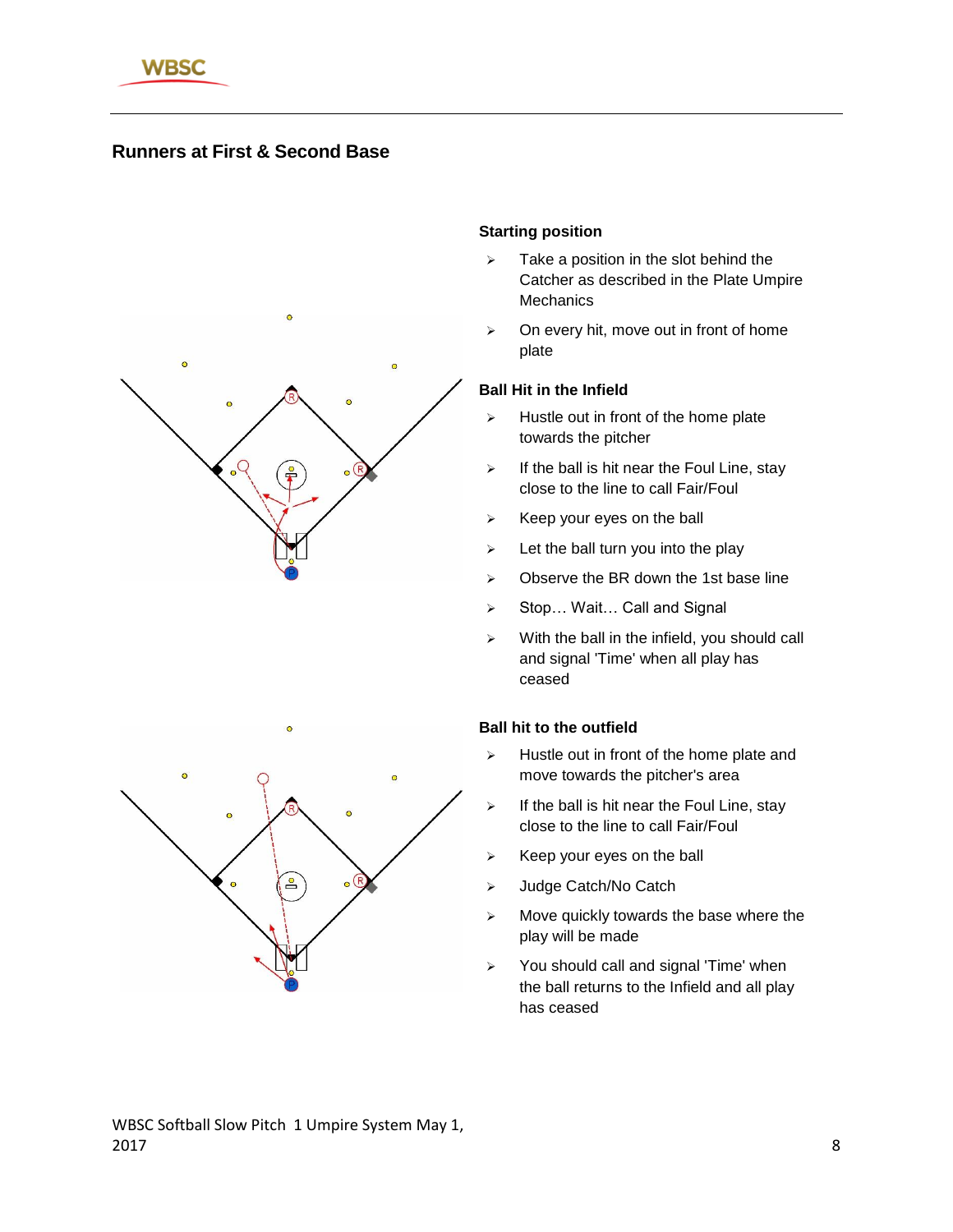

# **Runners at First & Third Base**



#### **Starting position**

 $\geq$  Take a position in the slot behind the Catcher as described in the Plate Umpire **Mechanics** 

#### **Ball hit in the infield**

- $\triangleright$  Move into Foul ball territory toward third base
- $\triangleright$  If the ball is hit near the Foul Line, stay close to the line to call Fair/Foul
- $\triangleright$  Keep your eyes on the ball
- $\geq$  Let the ball turn you into the play
- $\triangleright$  Observe the BR down the 1st base line
- ▶ Stop... Wait... Call and Signal
- $\triangleright$  With the ball in the infield, you should call and signal 'Time' when all play has ceased



- $\triangleright$  Move into Foul ball territory toward third base
- $\triangleright$  If the ball is hit near the Foul Line, stay close to the line to call Fair/Foul
- $\triangleright$  Keep your eyes on the ball
- > Judge Catch/No Catch
- $\triangleright$  Move quickly towards the base where the play will be made
- $\geq$  You may call and signal 'Time' when the ball returns to the Infield and all play has ceased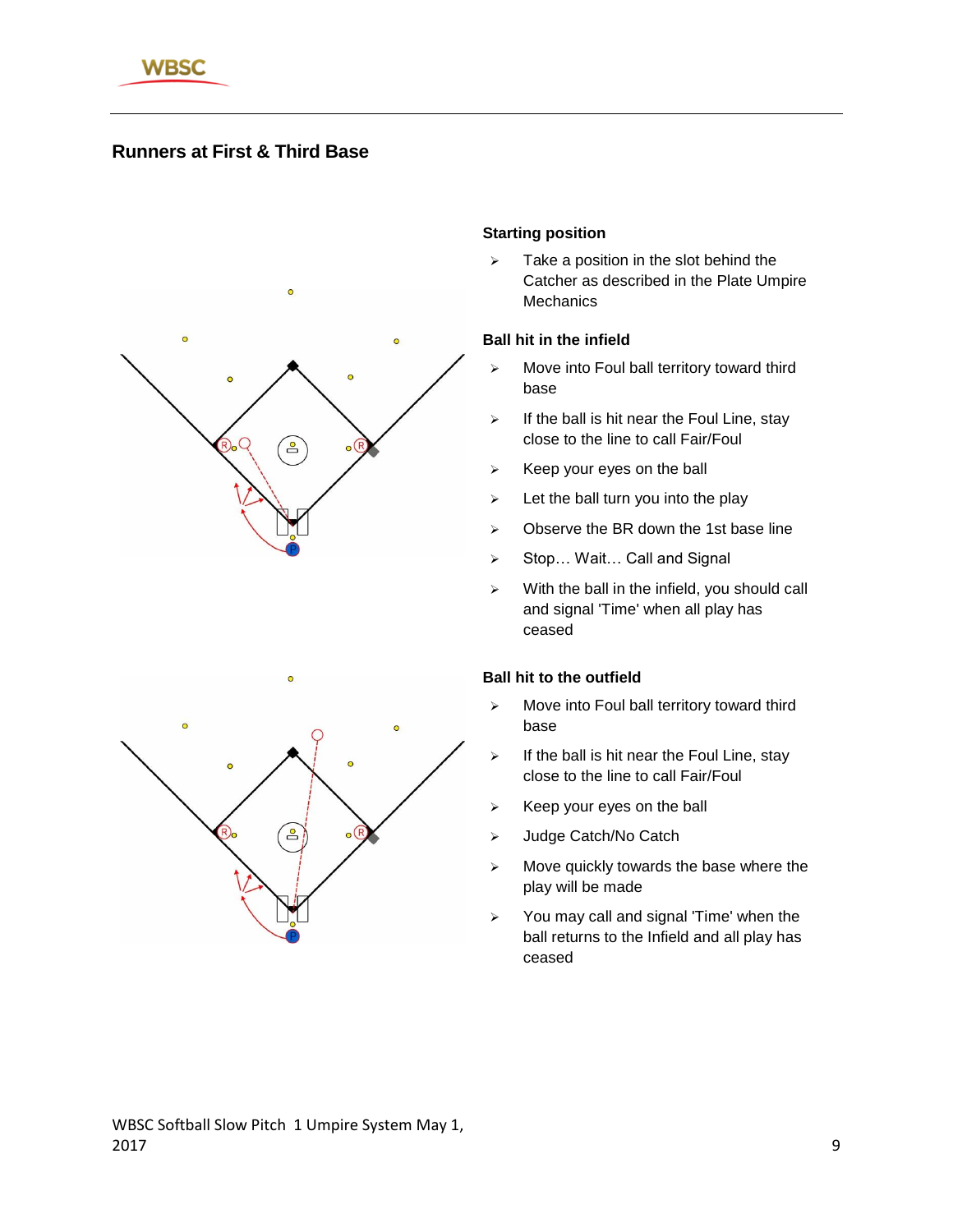

# **Runners at Second & Third Base**



#### **Starting position**

 $\triangleright$  Take a position in the slot behind the Catcher as described in the Plate Umpire **Mechanics** 

#### **Ball Hit in the Infield**

- $\triangleright$  Move into Foul ball territory toward third base
- $\triangleright$  If the ball is hit near the Foul Line, stay close to the line to call Fair/Foul
- $\triangleright$  Keep your eyes on the ball
- $\geq$  Let the ball turn you into the play
- $\triangleright$  Observe the BR down the 1st base line
- ▶ Stop... Wait... Call and Signal
- $\triangleright$  With the ball in the infield, you should call and signal 'Time' when all play has ceased



- $\triangleright$  Move into Foul ball territory toward third base
- $\triangleright$  If the ball is hit near the Foul Line, stay close to the line to call Fair/Foul
- $\triangleright$  Keep your eyes on the ball
- > Judge Catch/No Catch
- $\triangleright$  Move quickly towards the base where the play will be made
- You should call and signal 'Time' when the ball returns to the Infield and all play has ceased